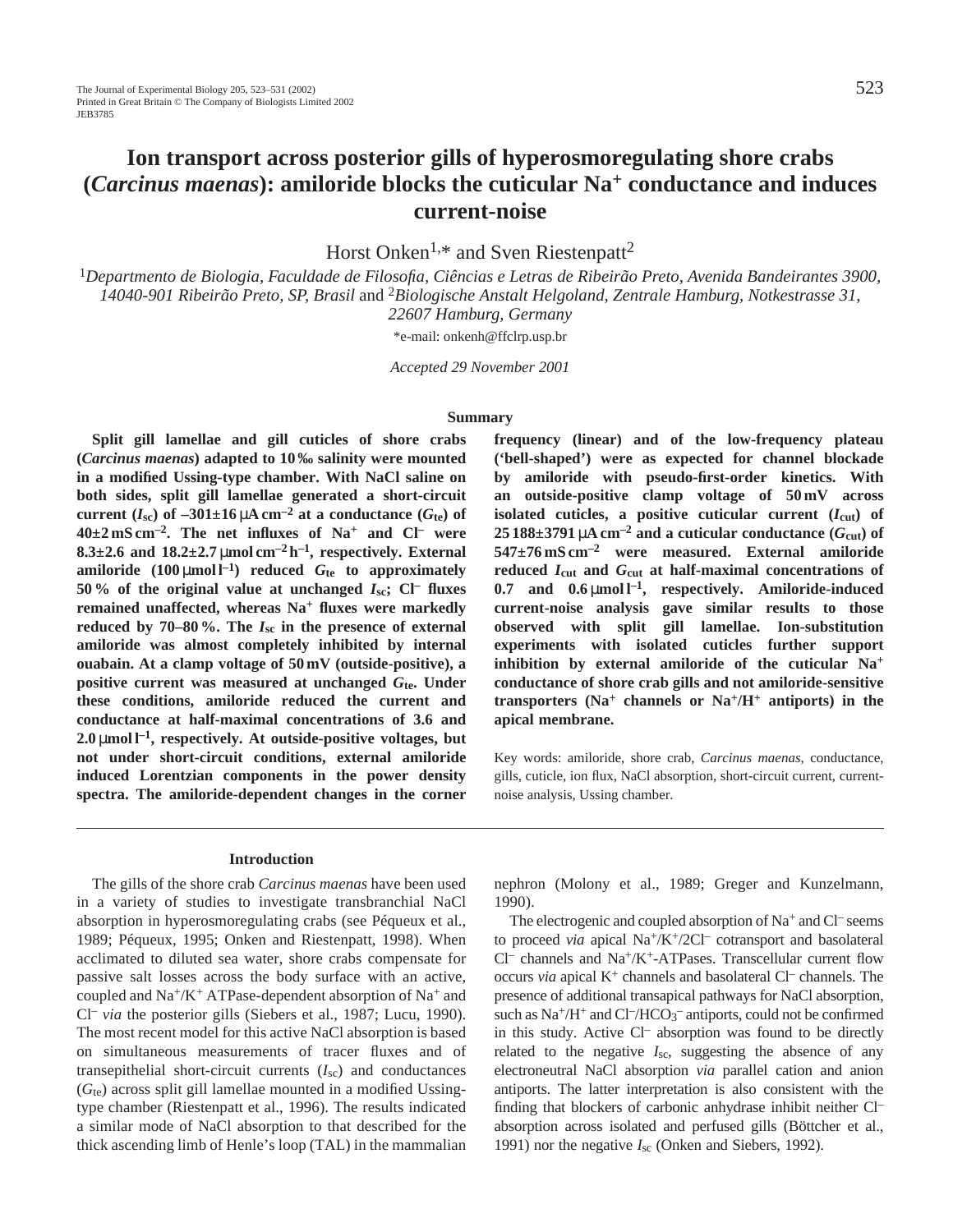#### 524 H. Onken and S. Riestenpatt

Amiloride has long been used as a probe for epithelial Na<sup>+</sup> channels and  $Na^{+}/H^{+}$  antiports in a variety of  $Na^{+}$ -absorbing epithelial tissues (Benos, 1982; Garty and Benos, 1988). In two studies, external amiloride was observed to affect the transport characteristics of the gills of shore crabs. Na<sup>+</sup> fluxes, but not Cl– fluxes, across isolated perfused gills were inhibited by external amiloride in a dose-dependent manner  $(K_{\text{Ami}}=40-70 \,\mu\text{mol}^{-1})$ , and the inward negative transbranchial potential difference (*PD*<sub>te</sub>) became hyperpolarised  $(K_{\text{Ami}}=50 \,\mu\text{mol}^{-1})$  (Lucu and Siebers, 1986; Siebers et al., 1987). It was proposed that these results reflected Na<sup>+</sup> absorption *via* apical Na<sup>+</sup>/H<sup>+</sup> antiport. It has also been suggested that a passive, conductive and amiloride-sensitive paracellular pathway is at least partly responsible for the observed effects of external amiloride (Siebers et al., 1987, 1989). In a study of split gill lamellae (Onken and Siebers, 1992), the negative *I*sc was increased to more negative values by the addition of external amiloride  $(K_{\text{Ami}}=10 \,\mu\text{mol})^{-1}$ , and the transepithelial resistance  $(R_{te})$  increased simultaneously. These results led to the proposal of an electrogenic Na<sup>+</sup> uptake *via* apical Na<sup>+</sup> channels or electrogenic  $2Na^{+}/1H^{+}$  antiports in addition to symporter-mediated NaCl absorption (see above). In fact, in gill membrane vesicles of the shore crab, an electrogenic, amiloride-sensitive  $(K_{\text{Ami}}=280 \,\mu\text{mol})^{-1}$ 2Na+/1H+ antiporter was identified (Shetlar and Towle, 1989). In addition to these effects at the cellular level, the isolated gill cuticle was demonstrated to be amiloride-sensitive: at a concentration of  $1 \text{ mmol } 1^{-1}$ , the diuretic reduced the conductance of the cuticle of *Carcinus maenas* (Lignon and Péqueux, 1990). Thus, the location of the amiloride-sensitive site in the gills of the shore crab remains unclear.

In the present investigation, we focus on the effects of amiloride on NaCl absorption across split gill lamellae and on the amiloride-sensitivity of the cuticle. Our results indicate that the amiloride-induced changes in  $PD_{te}$ ,  $G_{te}$ ,  $I_{sc}$  and Na<sup>+</sup> fluxes are based on the inhibition of Na<sup>+</sup> movements across the cuticle, rather than the interaction between the drug and iontransport proteins in the apical membrane.

# **Materials and methods**

## *Crabs*

Shore crabs (*Carcinus maenas* L.) were caught by commercial fishermen in Kiel Bay (Germany, Baltic Sea). Before experimental use, the crabs were kept at 16 °C for at least 1 month in diluted sea water (10 ‰ salinity) that was continuously aerated and filtered. The animals were fed three times a week with pieces of bovine heart.

# *Preparations*

When the crabs had been killed by destroying their ventral ganglion by pressing a needle through the ventral side of the body wall and lifting the carapace, the three posterior gills were removed. Single gill lamellae, consisting of the gill epithelium and the adherent apical cuticle, were isolated and split according to the method described by Schwarz and

Graszynski (1989). Isolated cuticles were obtained by mechanically peeling off the epithelium (Lignon, 1987). Separation of cuticle and epithelium could be easily controlled under the microscope since cuticle and epithelium differ in colour under the light of a halogen cold light. Split gill lamellae or isolated cuticles were mounted in an Ussing-type chamber modified after De Wolf and Van Driessche (1986) with an epithelial area of  $0.02 \text{ cm}^2$  or  $0.01 \text{ cm}^2$ . To minimise edge damage, silicone grease was used. The chamber compartments  $(50 \,\mu\text{I})$  were continuously perfused with salines by gravity flow (approximately  $2 \text{ ml min}^{-1}$ ) or by means of a peristaltic pump  $(0.5 \text{ ml min}^{-1})$ , to measure fluxes of radioactive tracers).

#### *Salines and chemicals*

The haemolymph-like saline used was composed of  $(mmol l^{-1})$ : 248 NaCl, 5 KCl, 2 NaHCO<sub>3</sub>, 4 MgCl<sub>2</sub>, 5 CaCl<sub>2</sub>, 5 Hepes and 2 glucose. Immediately before use, the pH was adjusted to 7.7 with Tris. To prepare Cl–-free saline, the respective gluconates were used. In Na<sup>+</sup>-free salines, NaCl was substituted with choline chloride, KHCO<sub>3</sub> was used instead of NaHCO<sub>3</sub> and KCl concentration was reduced to  $3$  mmol  $l^{-1}$ . Ouabain was purchased from Fluka. Amiloride was a gift from Merck, Sharp and Dohme (München, Germany).

## *Electrophysiological measurements*

To measure the transepithelial potential difference (PD<sub>te</sub>), calomel electrodes were connected *via* agar bridges (3 % agar in  $3 \text{ mol}^{-1}$  KCl) with the chamber compartments (distance to the preparation <0.1 cm). The reference electrode was in the basolateral bath. Ag/AgCl electrodes served as current electrodes to short-circuit the preparation (measurement of short-circuit current,  $I^*_{\text{sc}}$ ) using an automatic clamping device (VCC 600, Physiologic Instruments, San Diego, CA, USA). The area-specific resistance between the tips of the voltage electrodes  $(R_{\text{tot}})$  was calculated from small imposed voltage pulses ( $ΔPD<sub>te</sub>$ ) and the resulting current deflections ( $ΔI$ ).  $R<sub>tot</sub>$ is the sum of the serial resistances of the solutions  $(R_s)$  and the tissue ( $R_{\text{te}}$  or  $R_{\text{cut}}$ ). Because of the low values of  $R_{\text{tot}}$ , it was necessary to correct the  $R_{\text{tot}}$  and  $I^*_{\text{sc}}$  data to obtain values directly related to the preparations ( $R_{te}$  or  $R_{cut}$ ,  $I_{sc}$  or  $I_{cut}$ ).  $R_s$ was measured in the absence of a preparation separating the chamber compartments and was found to be  $9 \Omega \text{ cm}^2$  for NaCl saline ( $N=15$ ) and Na<sup>+</sup>-free saline ( $N=8$ ) and  $13 \Omega \text{ cm}^2$  for Cl<sup>-</sup>free saline (*N*=8). The corrected values of *R*te and *R*cut, respectively, result from subtracting *R*s from *R*tot, while the correction of  $I^*$ <sub>sc</sub> followed Ohm's law (see Riestenpatt et al., 1996). In the results, only the corrected values of area-specific  $I_{\text{sc}}$ ,  $I_{\text{cut}}$ ,  $G_{\text{te}}$  (=1/ $R_{\text{te}}$ ) and  $G_{\text{cut}}$  (=1/ $R_{\text{cut}}$ ) are given.

For the current fluctuation ('noise') analysis experiments, we used a specially constructed low-noise voltage-clamp apparatus, designed and modified after the original version of Van Driessche and Lindemann (1978). Current fluctuations were digitally recorded after passing the clamp current through a set of (anti-aliasing) high-pass and low-pass filters and after appropriate amplification at each step. Fast Fourier analysis of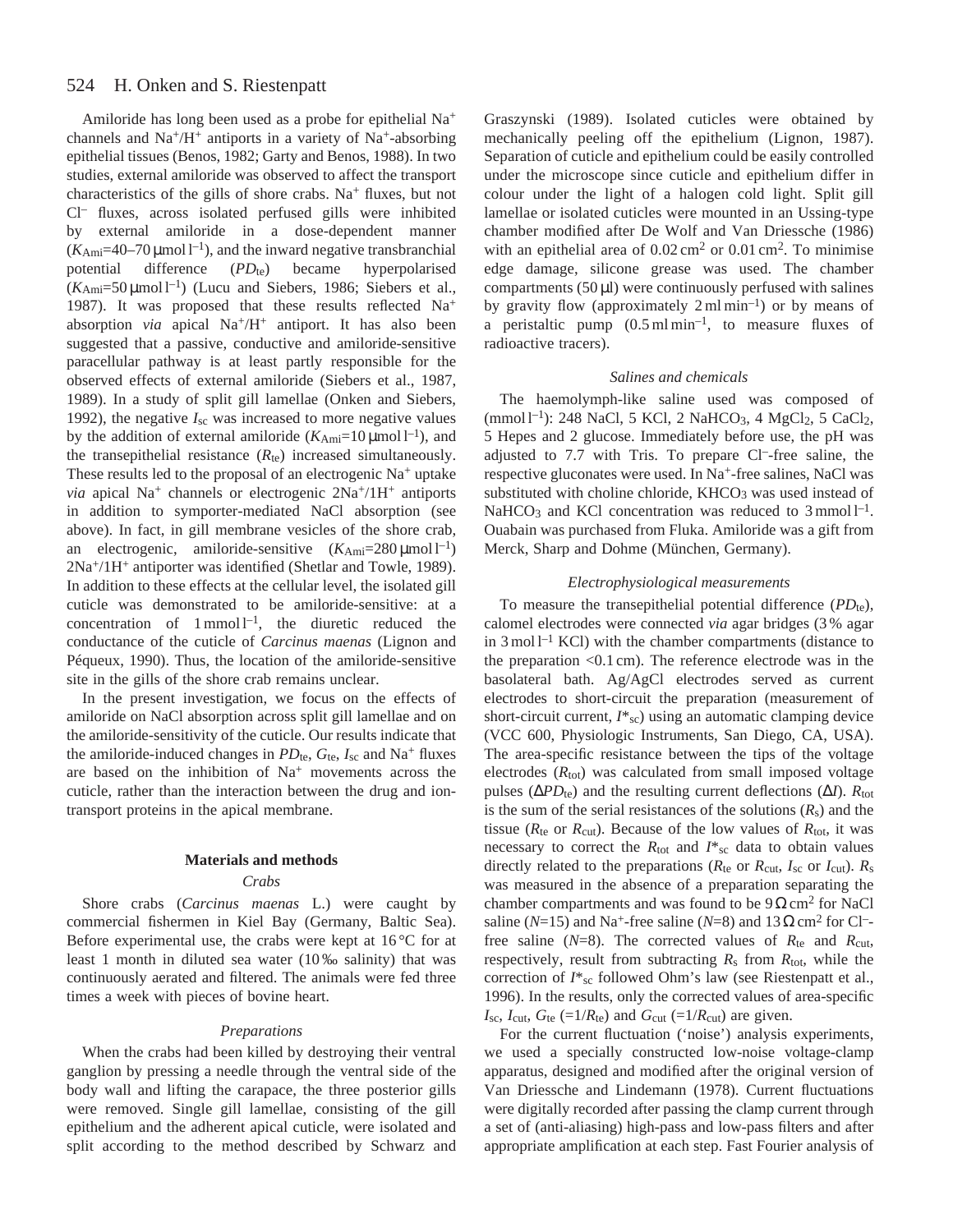the current fluctuations yields the so-called power density spectrum, a double-logarithmic representation of the variance of *I*sc over the frequency (see Fig. 3 for examples). Lorentzian components in the current noise spectra were obtained by adding amiloride to the external perfusion saline. To evaluate the spectra, the two-state model was used, producing the Lorentzian parameters *S*o (low-frequency plateau):

$$
S_{\rm o} = \frac{4 \times I_{\rm Na(Ami)} \times i \times (1 - P_{\rm o})}{2\pi f_{\rm c}} \tag{1}
$$

and *f*c (corner frequency):

$$
2\pi f_c = (k_{01} \times c_{\text{Ami}}) + k_{10}, \tag{2}
$$

where  $I_{\text{Na(Ami)}}$  is the amiloride-sensitive Na<sup>+</sup> current in the presence of submaximal concentration of amiloride, *i* is the single-channel current,  $P_0$  is the channel open probability,  $k_{01}$ and *k*10 are the association and dissociation rate constants, respectively, of the channel/amiloride interaction and *c*Ami is the amiloride concentration. The channel open probability *P*o:

$$
P_{\rm o} = \frac{k_{10}}{2\pi f_{\rm c}}\tag{3}
$$

was determined using values of *k* obtained from the linear  $2\pi f_c/c_{\text{Ami}}$  plots or by using:

$$
P_{\rm o} = \frac{I_{\rm Na(Ami)}}{I_{\rm Na(Ctri)}},\tag{4}
$$

where  $I_{\text{Na}(Ctrl)}$  is the overall amiloride-blockable (100 µmol l<sup>-1</sup>) current. The two procedures resulted in similar  $P_0$  values. To calculate the single-channel current, equation 1 was solved for *i*. To determine the number of channels per  $\text{cm}^2$  (*M*), we used:

$$
M = \frac{I_{\text{Na(Ami)}}}{i \times P_0} \ . \tag{5}
$$

For further details, see Zeiske et al. (1992).

### *Measurements of unidirectional NaCl fluxes*

Radioactive isotopes, <sup>36</sup>Cl (ICN) and <sup>22</sup>Na (NEN, Dupont), were used at a final activity of  $1 \text{ mCi}^{-1}$  ( $1 \text{ Ci} = 3 \times 10^{10} \text{ Bq}$ ). Unidirectional influxes  $(J_{a\rightarrow b})$  or effluxes  $(J_{b\rightarrow a})$  were measured over a period of 60 min in a closed perfusion circuit (5 ml in each chamber compartment) allowing the accumulation of radioactivity in the superfusate. Net influxes of the respective ions were calculated as the differences between the means of  $J_{a\rightarrow b}$  and  $J_{b\rightarrow a}$ . The radioactivity of <sup>36</sup>Cl contained in 2 ml samples was determined with a PRIAS liquid scintillation counter (Packard; model PLD) after addition of 4 ml of Insta Gel (Packard; no. 6013008). The radioactivity of  $22$ Na was measured in 2 ml samples using the same procedure or was determined directly in 2 ml samples using a gamma spectrometer (Fischer, Hamburg). Flux data were calculated from the respective specific activities, the volume of the perfusion compartment (5 ml) and time (1 h) and expressed as  $\mu$ mol h<sup>-1</sup> cm<sup>-2</sup>. Influxes and effluxes of <sup>22</sup>Na and <sup>36</sup>Cl were measured in separate experiments. It was impossible to

measure influxes and effluxes in the same preparation since a complete wash-out of the radioactivity required an incubation of more than 3 h because of the high doses of radioactivity necessary.

### *Statistical analyses*

All results represent means  $\pm$  s.E.M. Differences between groups were tested with the paired Student's *t*-test. Significance was assumed for *P*<0.05.

## **Results**

# *Split gill lamellae (gill epithelium and adherent apical cuticle)*

Following the addition of amiloride  $(100 \,\mu\text{mol})^{-1}$  to the external NaCl saline, the mean negative *I*<sub>sc</sub> of  $-301\pm16\,\mu A\,\text{cm}^{-2}$  across split lamellae of posterior gills of *Carcinus maenas* was not significantly affected (–317±21 µA cm–2; *P*>0.05; *N*=20). However, individual preparations responded with current increases (see Fig. 2), current decreases or unchanged currents under the influence of amiloride.  $G_{te}$  was significantly reduced in all cases (from  $40\pm2$ to 23±1 mS cm–2; *P*<0.05; *N*=20). The unidirectional influxes  $(23.7\pm2.0 \,\text{\mu} \text{mol h}^{-1} \text{ cm}^{-2})$  and effluxes  $(5.5\pm1.8 \,\text{\mu} \text{mol h}^{-1} \text{ cm}^{-2})$ of Cl<sup>–</sup> were not affected by external amiloride  $(21.3\pm2.0$  and 6.8 $\pm$ 1.0 µmol h<sup>-1</sup> cm<sup>-2</sup>, respectively; *P*>0.05, *N*=5; Fig. 1A). In contrast, the diuretic induced substantial decreases in the unidirectional  $Na^+$  influxes (from  $22.0\pm2.2$  to 5.3 $\pm$ 0.5 µmol h<sup>-1</sup> cm<sup>-2</sup>) and effluxes (from 13.7 $\pm$ 1.4 to  $3.7\pm0.5$  µmol h<sup>-1</sup> cm<sup>-2</sup>; *P*<0.05, *N*=5; Fig. 1B). The calculated, mean Na+ net influx decreased in the presence of amiloride from  $8.3\pm2.6$  to  $1.6\pm0.7$   $\mu$ mol h<sup>-1</sup> cm<sup>-2</sup> (N=5).

When  $5 \text{ mmol } l^{-1}$  ouabain was added to the basolateral perfusion saline of the split gill lamella preparations following apical addition of amiloride (Fig. 2),  $I_{\text{sc}}$  (-294 $\pm$ 42  $\mu$ A cm<sup>-2</sup>) and  $G_{te}$  (32±6 mS cm<sup>-2</sup>) decreased to  $-44\pm12 \mu A \text{ cm}^{-2}$  and 13±2 mS cm–2, respectively (*N*=5; *P*<0.05), indicating the dependence of electrogenic ion uptake on the activity of the Na+/K+-ATPase also under these conditions.

Current-noise analysis was used to characterise the effect of amiloride in five split gill lamellae. Under short-circuit conditions, no Lorentzian components were observed in the presence of  $5 \mu$ mol  $l^{-1}$  amiloride in the external bath. After increasing the driving force for inward movement of Na+ by applying outside-positive clamp voltages (10–50 mV), positive currents were measured at unchanged conductances. Under these conditions, external amiloride caused a fast and reversible decrease in current and conductance, and Lorentzian components appeared in the power density spectra. Fig. 3A,B shows the dependence of the Lorentzian components in the power density spectra on the presence of external amiloride and on externally positive clamp voltages. At a clamp voltage of 50 mV, we analysed the dose-dependence of the effects of amiloride on macroscopic (current and conductance) and microscopic (corner frequency and low-frequency plateau) parameters. When applying different amiloride concentrations,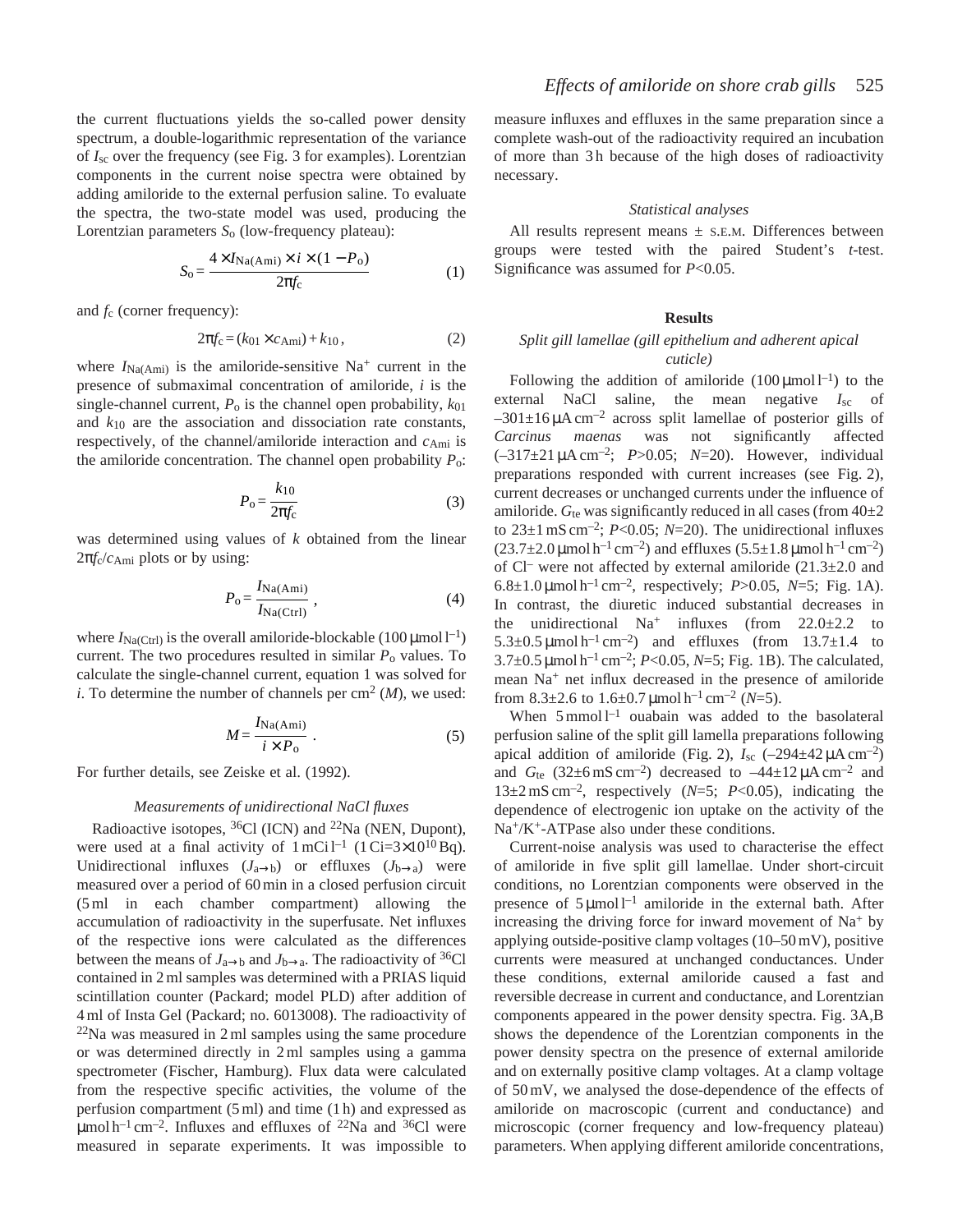

Fig. 1. The effects of external amiloride  $(100 \,\mu\text{mol})^{-1}$  on the fluxes of  $Cl^{-}(A)$  and  $Na^{+}(B)$  across split lamellae of the posterior gills of shore crabs adapted to 10 ‰ salinity. Open columns, control values; hatched columns, after amiloride. Values are means  $+$  S.E.M. ( $N=5$ ).



Fig. 2. Representative time course of the uncorrected short-circuit current (*I*\*sc) across split gill lamellae of shore crabs adapted to 10 ‰ salinity showing that ouabain (5 mmol  $l^{-1}$ ) completely inhibits the negative  $I^*$ <sub>sc</sub> even in the presence of external amiloride  $(100 \mu \text{mol})^{-1}$ . The vertical current deflections are due to voltage pulses (1 mV) and directly reflect the (uncorrected) conductance of the preparation in the chamber.

simple Michaelis–Menten kinetics was observed for the reductions in transepithelial current and conductance. The halfmaximal decreases (*K*Ami) in current and conductance induced by amiloride were analysed from Hanes–Woolf plots to be at 3.6 $\pm$ 0.1 µmol l<sup>-1</sup> (*N*=5; see Fig. 4) and 2.0 $\pm$ 0.4 µmol l<sup>-1</sup> (*N*=5; not shown), respectively. As theoretically predicted for a firstorder rate process between blocker and ion channel (Van Driessche and Zeiske, 1980; Lindemann and Van Driessche, 1977), the plateau value (*S*o) showed a 'bell-shaped' response to increasing *c*Ami (maximum close to *K*Ami; see Fig. 5), whereas the corner frequency increased linearly with the amiloride concentration (see Fig. 6). From the slope of the line  $(k_{01}=126.4\pm11.8 \,\mathrm{\mu mol^{-1} s^{-1} l})$  and from its intercept with the  $2\pi f$ <sub>c</sub> axis ( $k_{10}$ =70.9 $\pm$ 2.1 s<sup>-1</sup>), a  $K_{\text{Ami}}$  of 1.8 $\pm$ 0.2 μmol l<sup>-1</sup> ( $N$ =5) was calculated, which is close to the values obtained from the inhibition of macroscopic currents and conductances.

#### *Isolated gill cuticles*

Isolated cuticles of posterior gills of shore crabs were mounted in the Ussing-type chamber and perfused on both sides with haemolymph-like NaCl saline. As expected for a noncellular system separating identical solutions, the electrical potential difference (open-circuit conditions) was 0 mV and the short-circuit current (short-circuit conditions) was  $0 \mu A \text{ cm}^{-2}$  $(N=10)$ . The transcuticular conductance  $(G_{\text{cut}})$  was 583 $\pm$ 71 mS cm<sup>-2</sup> (*N*=10). To study ion movements, the transcuticular voltage was clamped to 50 mV (positive on the external side) to drive inward-directed flow of positive (and outward-directed flow of negative) ions. Under these conditions, a positive current  $I_{\text{cut}}$  of  $25188 \pm 3791 \mu A \text{ cm}^{-2}$ ( $N=8$ ) and a cuticular conductance ( $G_{\text{cut}}$ ) of  $547\pm76 \text{ mS cm}^{-2}$ (*N*=8) were measured. Following apical addition of

 $100 \mu$ mol l<sup>-1</sup> amiloride to the external bath,  $I_{\text{cut}}$  decreased to  $1440\pm 237 \mu A \text{ cm}^{-2}$  and  $G_{\text{cut}}$  decreased to  $27\pm 4 \text{ mS cm}^{-2}$ (*N*=8; *P*<0.05 for both). Both effects were fast and completely reversible when amiloride was washed out.

The dose-dependence of the inhibition of  $I_{\text{cut}}$  and  $G_{\text{cut}}$ by amiloride was studied in five experiments. Stepwise increases in concentration  $(0.5-100 \,\mu\text{mol})^{-1}$  of amiloride in the external perfusion saline resulted in stepwise decreases in current (control value  $28\,530\pm4373\,\mu A\,\text{cm}^{-2}$ ;  $N=5$ ) and conductance (control value  $600\pm100$  mS cm<sup>-2</sup>). After transformation of the data into Hanes–Woolf plots, straight lines were obtained, indicating simple Michaelis–Menten kinetics for the reduction in current (Fig. 4) and conductance (data not shown) elicited by amiloride. The average half-maximal effects of the drug on  $I_{\text{cut}}$  ( $K_{\text{Ami}}=0.7\pm0.1$  µmol l<sup>-1</sup>;  $N=5$ ) and  $G_{\text{cut}}$  ( $K_{\text{Ami}}=0.6\pm0.1 \,\mu\text{mol}^{-1}$ ;  $N=5$ ) were determined from the intercepts of the lines with the abcissa. In another set of experiments (*N*=5), the dose/response curves of external amiloride were measured at a clamp voltage of  $+10$  mV. The mean  $K_{\text{Ami}}$  values were at very similar amiloride concentrations  $(0.9\pm 0.1 \,\mu\text{mol})^{-1}$  in both cases) to those in the experiments with a clamp voltage of 50 mV (see Fig. 4).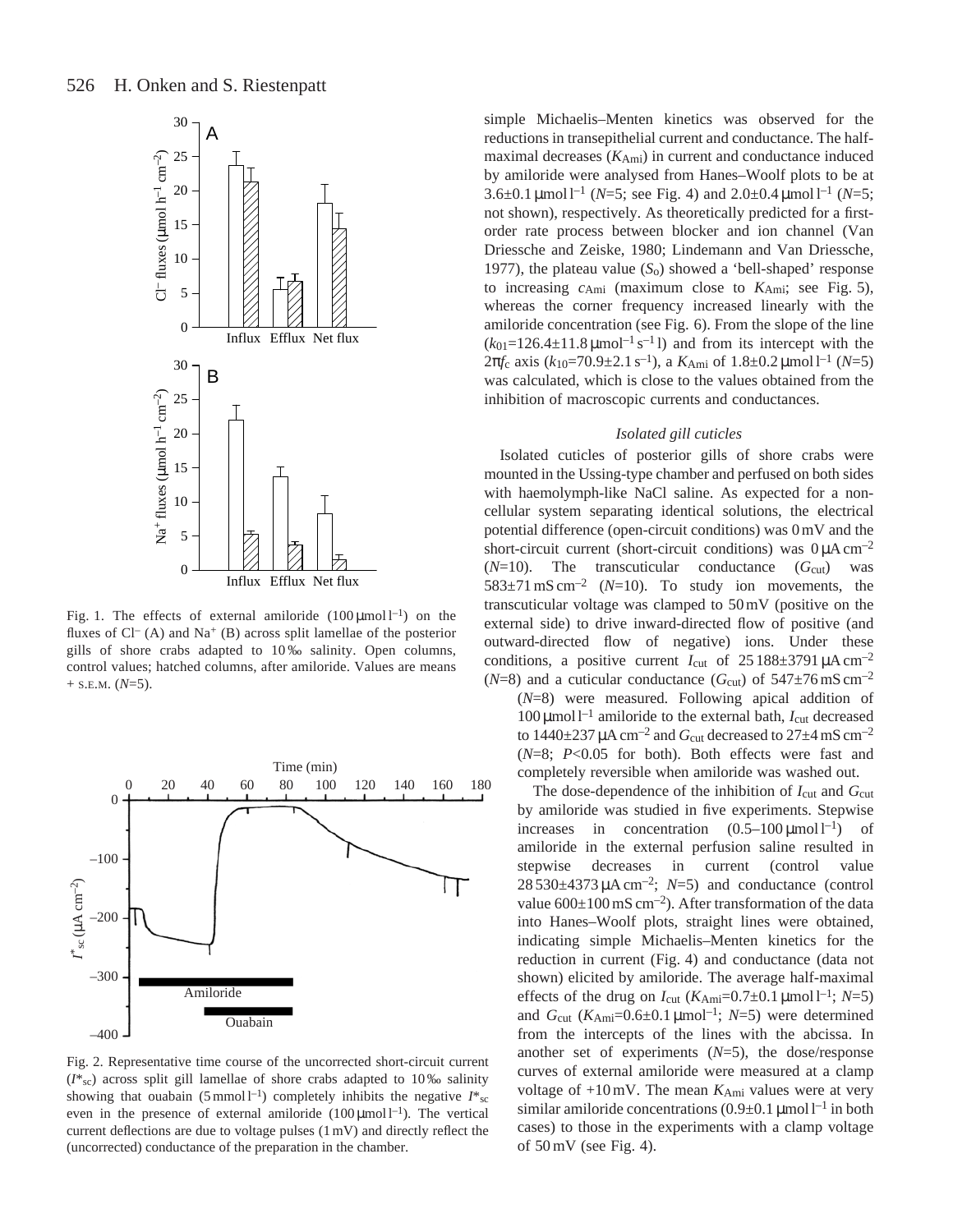

Fig. 3. Power density spectra obtained with split gill lamellae (A,B) or isolated gill cuticles (C,D) at different external amiloride concentrations (A,C; at a clamp voltage of 50 mV) and clamp voltages (B,D, at 5  $\mu$ mol l<sup>-1</sup> external amiloride) as indicated in the insets. *Sf*, power density; *f*, frequency.

Analyses of the current fluctuations (*N*=3) in the presence of amiloride revealed similar results to those obtained with split gill lamellae. Lorentzian components appeared in the power density spectra only when the clamp voltage was increased to 10–50 mV (outside-positive). The dependence of the Lorentzian component in the power density spectra on the presence of amiloride and the clamp voltage is shown in Fig. 3C,D. At a clamp voltage of 50 mV, changes in the

Fig. 4. Hanes–Woolf plots (concentration of amiloride, *c*Ami, *versus* ratio of *c*Ami to the induced change in *I*sc as a percentage of the control current, *E*Ami) of the influence of external amiloride on the currents across split gill lamellae at a clamp voltage of 50 mV (circles; mean 100 % control current= $3635\pm475 \mu A \text{ cm}^{-2}$ ) and on the currents across isolated cuticles at clamp voltages of 50 mV (squares; mean 100 % *I*<sub>cut</sub>=28 530±4889 μA cm<sup>-2</sup>) or 10 mV (triangles; mean 100 %  $I_{\text{cut}}$ =4782±910  $\mu$ A cm<sup>-2</sup>).  $I_{\text{cut}}$ , cuticular current. The lines correspond to linear regressions  $(r^2>0.99)$  in all cases) over the entire amiloride concentration range used  $(1.25-200 \,\text{\mu mol}^{-1})$  for split gill lamellae and  $0.5-100 \,\mu\text{mol}^{-1}$  for isolated cuticles). Values are means  $\pm$  s.E.M. ( $N=5$  in all cases).

Lorentzian variables *S*o and 2π*f*c with varying external *c*Ami  $(1.25-10 \,\text{\mu}$ mol l<sup>-1</sup>) were observed. As expected for a first-order rate process between blocker and ion channel (Van Driessche and Zeiske, 1980; Lindemann and Van Driessche, 1977), the plateau value  $(S_0)$  showed a 'bell-shaped' response to

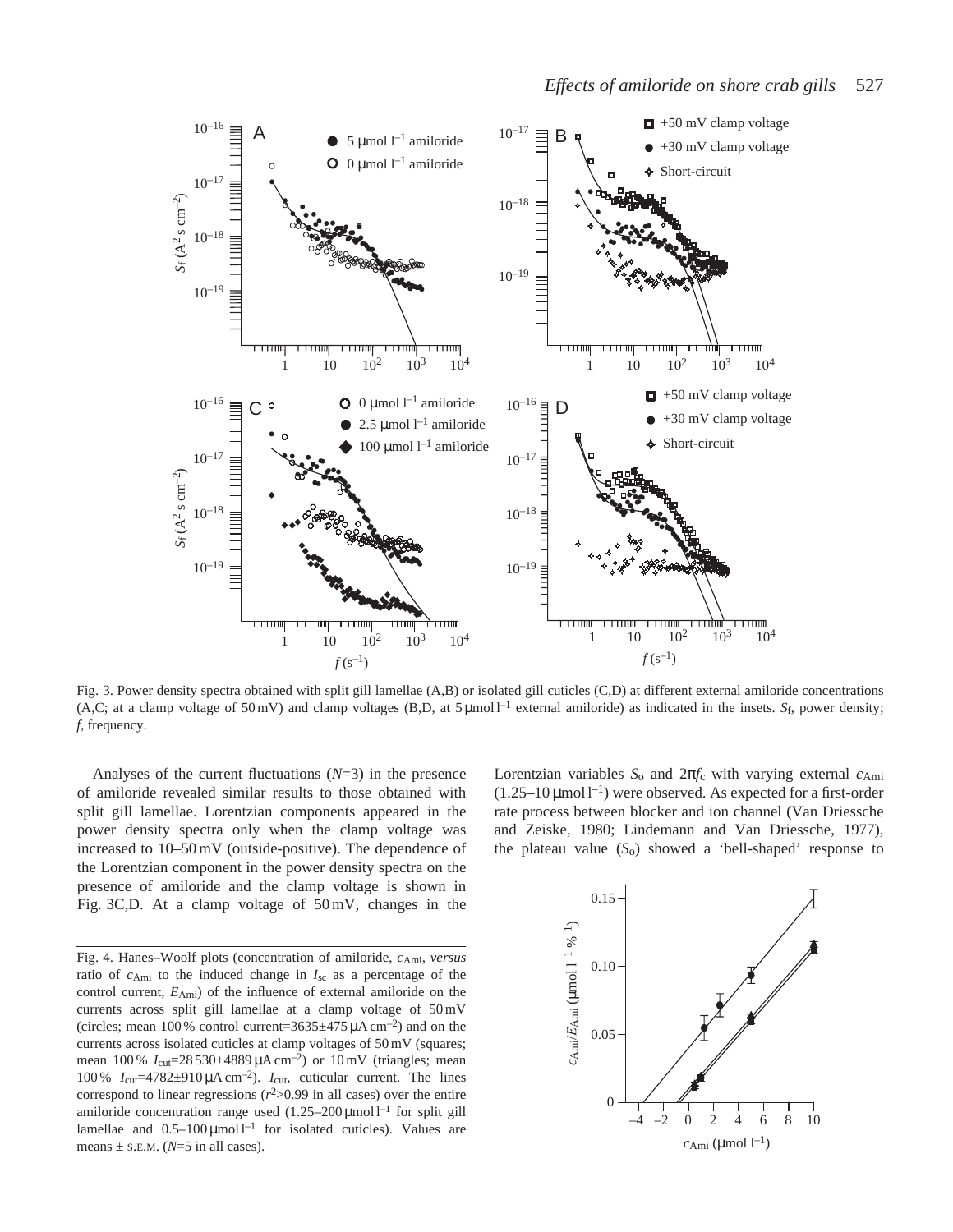

Fig. 5. The dependence of the mean Lorentzian plateau values (*S*o) on increasing concentrations of external amiloride for split gill lamellae (circles; *N*=5) and isolated cuticles (squares; *N*=3) at a clamp voltage of  $50 \text{ mV}$ . Values are means  $\pm$  s.E.M.

increasing *c*Ami (maximum close to *K*Ami; Fig. 5), whereas the corner frequency increased linearly with the amiloride concentration (Fig. 6). From the slope of the line  $(k_{01}=110.8\pm6.3 \,\text{\mu mol}^{-1}\,\text{s}^{-1}$  l) and from its intercept with the  $2\pi f$ <sub>c</sub> axis ( $k_{10}$ =57.8±1.1 s<sup>-1</sup>), a  $K_{\text{Ami}}$  of 1.9±0.1 μmol l<sup>-1</sup> (*N*=3) was calculated. Although true ion channels are unlikely to be present in the non-cellular cuticle, calculations of single- 'channel' currents (*i*) and 'channel' densities (*M*) were conducted. An increase in *i* and a decrease in *M* were observed with increasing external amiloride concentration (Fig. 7).

Finally, experiments were conducted at a clamp voltage of 10 mV, and the effects of amiloride on the cuticular current and conductance were tested before and after substitution of Na+ or Cl– by choline and gluconate, respectively. The results are



Fig. 6. The dependence of the mean values of 2π*f*c on increasing concentrations of external amiloride for split gill lamellae (circles; *N*=5) and isolated cuticles (squares; *N*=3) at a clamp voltage of 50 mV. Values are means  $\pm$  s.E.M.  $f_c$ , corner frequency.



Fig. 7. The results of calculations of the 'channel' density (squares;  $N=3$ ; mean + s.E.M.) and the single-'channel' current (circles;  $N=3$ ; mean − S.E.M.) for isolated gill cuticles at a clamp voltage of 50 mV. Values are means  $\pm$  s.E.M. *i*, single-'channel' current; *M*, the number of 'channels' per cm2.

summarised in Table 1. In the presence of NaCl on both sides,  $100 \mu$ mol l<sup>-1</sup> external amiloride reduced both  $I_{\text{cut}}$  and  $G_{\text{cut}}$  by approximately 95 % (*P*<0.05), as was observed when dose–response curves were measured at clamp voltages of 10 and  $50 \text{ mV}$  (see above and Fig. 4). Substitution of Na<sup>+</sup> with choline on both sides of the isolated cuticle had an effect similar to that of external addition of amiloride, reducing cuticular current and conductance to approximately 5 % of the original values (*P*<0.05). Addition of amiloride in the absence of Na<sup>+</sup> slightly reduced  $G_{\text{cut}}$  (*P*<0.05), but did not significantly affect *I*<sub>cut</sub> (*P*>0.05). When Cl<sup>–</sup> was substituted with gluconate in the presence of Na<sup>+</sup>, *I*<sub>cut</sub> and *G*<sub>cut</sub> were reduced by approximately 56 and 64 % (*P*<0.05), respectively. Subsequent addition of external amiloride reduced the cuticular current and conductance to values below 5 % of the control values in the presence of NaCl saline on both sides (*P*<0.05).

Table 1. *Effects of external amiloride (100* <sup>µ</sup>*mol l–1) before and after symmetrical ion substitutions on cuticular current and conductance in the presence of a transcuticular voltage of 10 mV (outside-positive)*

|                           | $I_{\text{cut}}$<br>$(\mu A \text{ cm}^{-2})$ | $G_{\rm cut}$<br>$(mS cm-2)$ | N  |  |
|---------------------------|-----------------------------------------------|------------------------------|----|--|
| Control                   | $4507+604$                                    | $583+71$                     | 10 |  |
| $Control + amiloride$     | $268 + 35$                                    | $29 + 4$                     | 10 |  |
| $-Na^+$ <sub>i+0</sub>    | $191 + 34$                                    | $28+3$                       | 5  |  |
| $-Na^+_{i+0}$ + amiloride | $161 + 35$                                    | $19 + 4$                     | 5  |  |
| $-CI^-_{i+0}$             | $1965 \pm 289$                                | $212 + 24$                   |    |  |
| $-CI^-_{i+0}$ + amiloride | $170+29$                                      | $19 + 3$                     |    |  |
|                           |                                               |                              |    |  |

Values are means  $\pm$  s.e.m.

*I*<sub>cut</sub>, cuticular current; *G*<sub>cut</sub>, cuticular conductance.

 $-Na^+_{i+o}$ , solutions lacking Na<sup>+</sup> on both sides (inside and outside); –Cl−i+o, solutions lacking Cl<sup>−</sup> on both sides.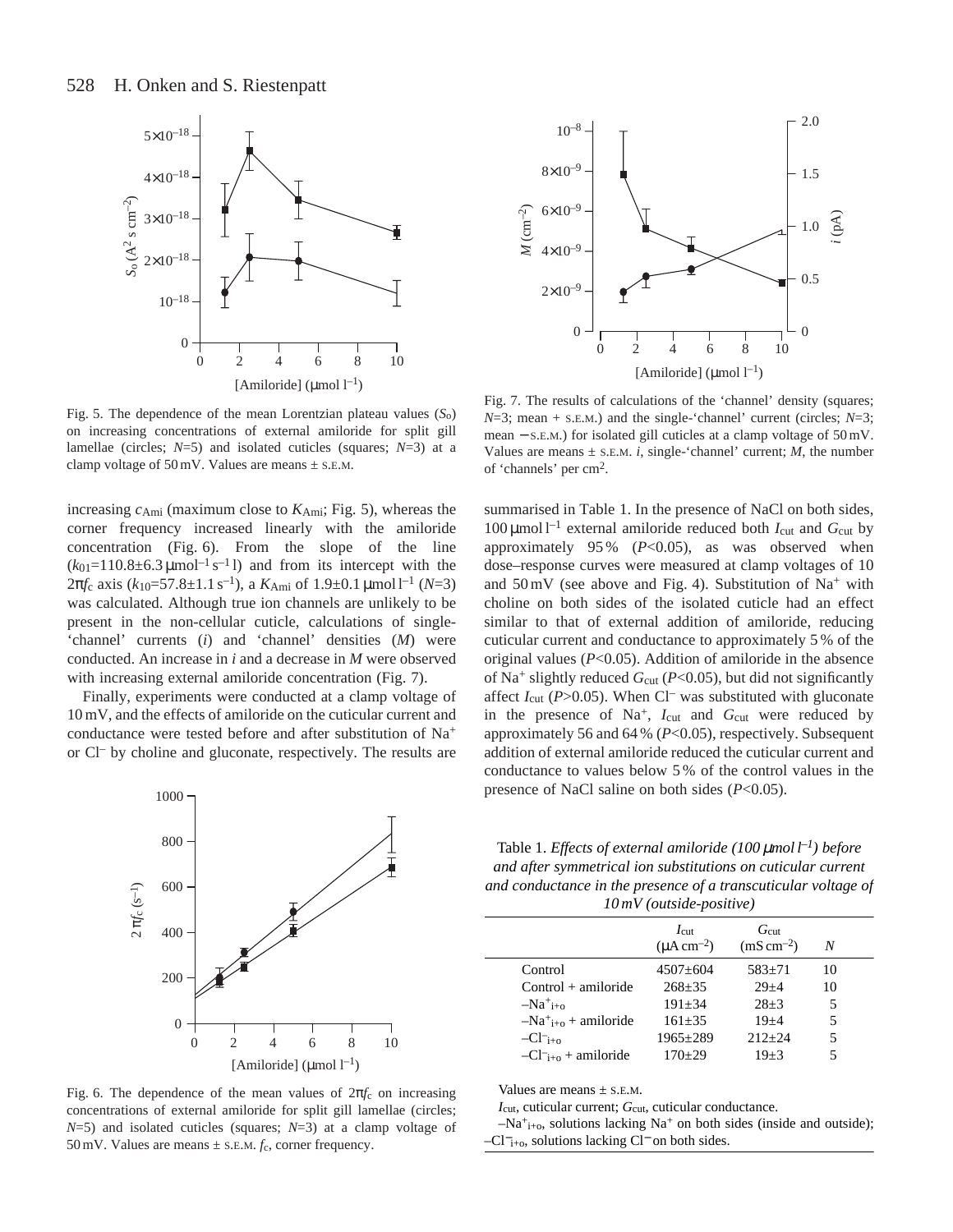## **Discussion**

Amiloride has long been a widely used inhibitor of epithelial Na<sup>+</sup> transport (Benos, 1982). The diuretic has been shown to block Na<sup>+</sup> channels, Na<sup>+</sup>/H<sup>+</sup> antiports, Na<sup>+</sup>/Ca<sup>2+</sup> antiports (for references, see Garty and Benos, 1988) and even paracellular pathways (Balaban et al., 1979). Amiloride has been used in a number of studies of NaCl absorption across the posterior gills of hyperosmoregulating shore crabs (*Carcinus maenas*). A variety of effects have been observed, and their interpretation has been equally variable, suggesting interactions between the diuretic and apical Na+/H+ antiports (Lucu and Siebers, 1986; Siebers et al., 1987), apical Na<sup>+</sup> channels (Onken and Siebers, 1992), the paracellular pathway (Siebers et al., 1987, 1989) and the gill cuticle (Lignon and Péqueux, 1990). In the light of later findings (Riestenpatt, 1995; Riestenpatt et al., 1996) indicating that active NaCl absorption across shore crab gills seems to proceed exclusively in a coupled mode, as in the thick ascending limb of the mammalian nephron *via* apical, K+ dependent NaCl cotransport (see Introduction), the effects of amiloride on the posterior gills of shore crabs needed to be reinvestigated.

The electrophysiological parameters and the flux data under control conditions measured in the present study with split gill lamellae of posterior gills of hyperosmoregulating shore crabs are very similar to the values published in previous studies of the same preparation (Onken and Siebers, 1992; Riestenpatt et al., 1996). The polarity and magnitude of the short-circuit current  $(I_{\text{sc}})$ , the magnitude of the transepithelial conductance (*G*te) and the magnitudes of the measured unidirectional and calculated net fluxes of  $Na<sup>+</sup>$  and  $Cl<sup>-</sup>$  are in the same range as observed recently. The same applies to the experiments with isolated cuticles. Given that the cuticle is cation-selective (Lignon, 1987) (see below), the cuticular conductances measured in the present study are consistent with the molar area-specific Na<sup>+</sup> conductance of  $2.05\pm0.53$  mS cm<sup>-2</sup>/mmol l<sup>-1</sup> determined in an earlier study of the isolated gill cuticles of *Carcinus maenas* (Lignon, 1987).

In the present study, external addition of amiloride did not significantly affect the *I*sc, but decreased the conductance of the split gill lamellae. With respect to the increased *I*sc/*G*te ratio, these results are consistent with findings on isolated and perfused gills, in which amiloride caused a hyperpolarization of the outside-positive transbranchial potential difference (Lucu and Siebers, 1986; Siebers et al., 1987). When studying split gill lamellae of *Carcinus maenas*, Onken and Siebers (1992) also observed a decrease in the conductance of split gill lamellae after application of external amiloride. However, in these experiments, the negative *I*sc increased to more negative values. On the basis of this observation, the authors proposed an active, electrogenic and transcellular Na+ absorption *via*  $Na<sup>+</sup>$  channels or electrogenic  $Na<sup>+</sup>/H<sup>+</sup>$  antiports independent of the coupled NaCl absorption *via* apical symporters.

Amiloride-induced increases in *I*sc were observed in approximately one-third of the preparations in the present study. However, in the remaining two-thirds, *I*sc did not change or even decreased after the addition of amiloride. The

unidirectional fluxes and the net influx of  $Na<sup>+</sup>$  across split gill lamellae of shore crabs were markedly reduced by amiloride, whereas Cl<sup>-</sup> fluxes remained unchanged (Fig. 1). Similar results have been obtained with isolated and perfused gills (Lucu and Siebers, 1986; Siebers et al., 1987). These findings may suggest that external amiloride induces very complex effects at the epithelial level: blockade of active and electrogenic Na+ absorption *via* apical Na+ channels or electrogenic antiports and a change in Cl– absorption from a Na<sup>+</sup>-coupled to a Na<sup>+</sup>-independent mode.

Na<sup>+</sup>-independent Cl<sup>-</sup> absorption *via* apical Cl<sup>-</sup>/HCO<sub>3</sub><sup>-</sup> antiports and basolateral  $Cl^-$  channels driven by an apical  $H^+$ pump has been observed to generate a negative *I*sc across split gill lamellae of the Chinese crab *Eriocheir sinensis* adapted to fresh water (Onken and Putzenlechner, 1996; Onken and Riestenpatt, 1998). This negative, Cl–-dependent *I*sc across the gill lamellae of the Chinese crab was independent of a functioning  $Na^{+}/K^{+}$ -ATPase. In the present study, however, the negative *I*sc across shore crab gill lamellae was almost completely blocked by ouabain, even in the presence of external amiloride (see Fig. 2). Thus, a change in  $Na<sup>+</sup>$ -coupled Cl– absorption to Na+-independent Cl– absorption had not been induced by amiloride.

A more detailed analysis of the effects of amiloride on split gill lamellae and on isolated cuticles (present study) also indicated the absence of active and electrogenic Na+ absorption *via*  $Na^+$  channels or electrogenic  $2Na^+/1H^+$  antiports in the apical membrane. Both split lamella preparations and isolated cuticles showed very similar responses to external amiloride. At a clamp voltage of +50 mV, and thus in the presence of an increased driving force for inward  $Na<sup>+</sup>$  movement, the addition of the diuretic resulted in fast and reversible reductions in currents and conductances across split gill lamellae and isolated cuticles. Even the values of *K*Ami were similar for split gill lamellae and isolated cuticle (see Results and Fig. 4). These findings indicate that the effect of amiloride is due to an interaction between the drug and the external side of the cuticle and not with transporters in the apical membrane or with the paracellular junctions. Thus, our findings clearly support the data obtained on isolated cuticle in a previous study using high amiloride concentrations (Lignon and Péqueux, 1990).

The similarities between the effects of amiloride on split gill lamellae and isolated cuticle were also observed with respect to the parameters obtained by amiloride-induced current-noise analysis. Noise analysis was used in the present study with the expectation that amiloride-induced Lorentzian components in the power density spectra would be visible only if the diuretic were to interfere with epithelial  $Na<sup>+</sup>$ channels. In fact, under short-circuit conditions, no Lorentzian components could be detected in the presence of amiloride. However, when the driving force for inward movement of  $Na<sup>+</sup>$ was increased by clamping to an outside-positive voltage, amiloride-induced Lorentzian components were clearly expressed in split gill lamellae and isolated cuticles (Fig. 3). Moreover, the amiloride-dependent shifts in the lowfrequency plateau (*S*o; bell-shaped) and the corner frequency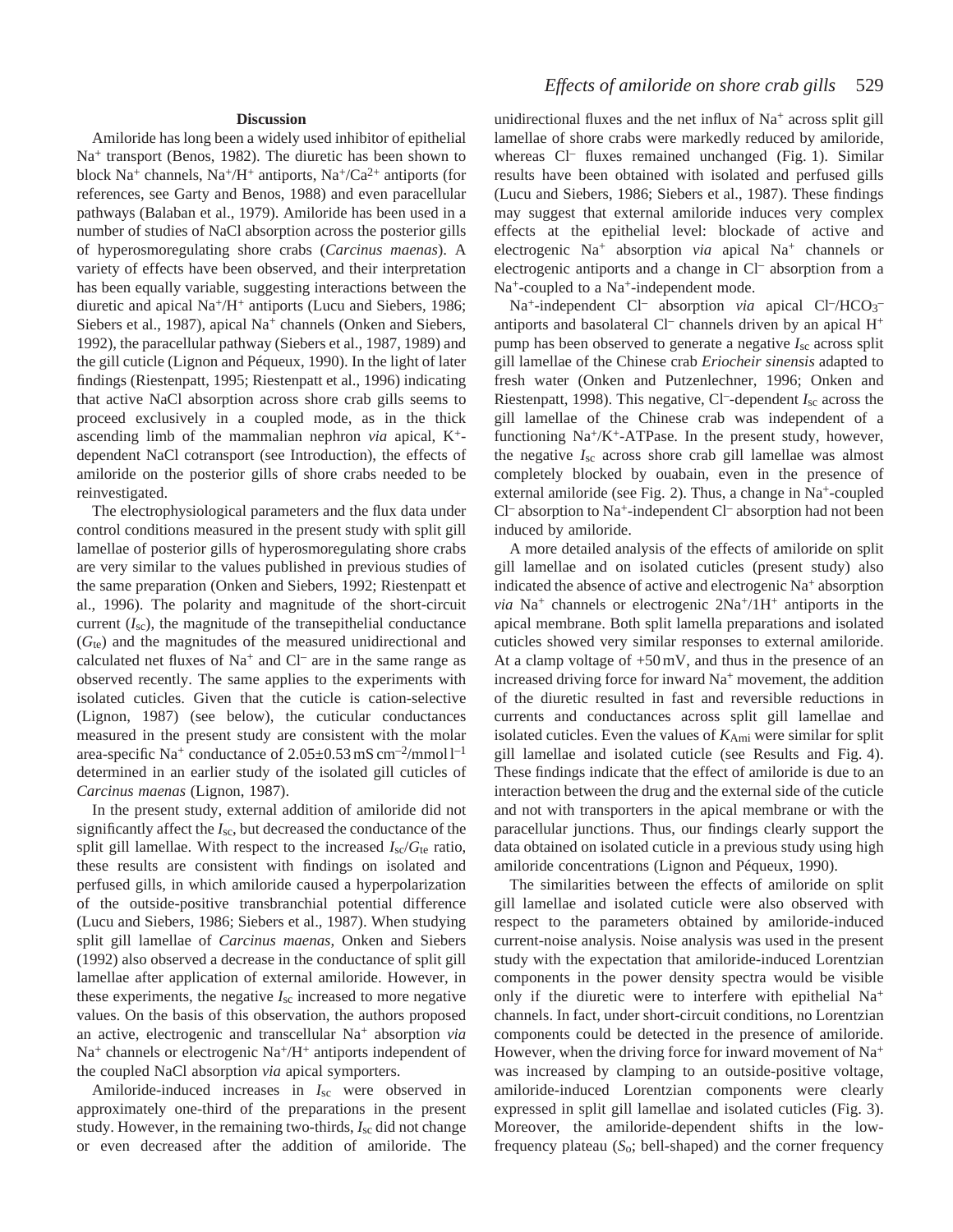#### 530 H. Onken and S. Riestenpatt

(*f*c; linear) agreed perfectly with the theoretical two-state model of pseudo-first-order channel blockade (see Figs 5, 6) (cf. Lindemann and Van Driessche, 1977; Van Driessche and Zeiske, 1980). The clearly higher values of *S*o for isolated cuticle (see Fig. 5) are probably due to the larger currents in these preparations in which the epithelium does not act as a series resistance. Of course, amiloride-sensitive, epithelial  $Na<sup>+</sup>$  channels cannot be expected to be present in a noncellular layer such as the cuticle. Consequently, it is hardly surprising that the noise analysis data obtained in the present study also show clear differences from results obtained with  $Na<sup>+</sup>$  channels in epithelial tissues. The association  $(k_{01})$  and dissociation  $(k_{10})$  rate constants for the interaction between amiloride and its binding site, which can be determined from plots of 2π*f*c *versus c*Ami, seem to be considerably higher in shore crab cuticle than observed for  $Na<sup>+</sup>$  channels in epithelial tissues, including the gill epithelium of Chinese crabs (Helman and Kizer, 1990; Zeiske et al., 1992). Moreover, when calculating the single-'channel' current (*i*) and the 'channel' density (*M*), the changes observed with increasing blocker concentration (Fig. 7) are not consistent with the theoretical model, which assumes constancy of *i* and *M*. In this light, there appears to be little point in interpreting the measured single-channel currents and channel densities with respect to the gill cuticle. Nevertheless, to our knowledge, it is a new and important observation that a biological, but nonmembraneous, barrier shows such a high degree of similarity with epithelial Na<sup>+</sup> channels.

Both substitution of Na+ and addition of amiloride resulted in similar decreases in transcuticular current and conductance (Table 1), suggesting that the diuretic inhibited a Na+ conductance. In the absence of  $Na^+$ , amiloride had only a minor effect, which may be due to the inhibition of a small permeability of the cuticle for choline (which served as substitute for  $Na<sup>+</sup>$  or to an effect on cuticular anion permeability. The permeability characteristics of the crustacean cuticle have been attributed to the lipoproteic, uncalcified, chitin-free epicuticle, which lacks the waterproofing wax layer of the insect cuticle (Lignon, 1987; Lignon and Péqueux, 1990). It has been proposed that the selective permeability of the epicuticle is due to specific pores discriminating between anions and cations and between particles of different size (Lignon and Péqueux, 1990). On the basis of this model, it is possible that amiloride inhibits the cation conductance of the shore crab gill cuticle in general. Nevertheless, further experiments with other cation species are needed to verify this hypothesis. The relatively large reductions in the transcuticular current and conductance after substitution of Cl– with gluconate are puzzling and contrast with the results of a previous study of the shore crab gill cuticle (Lignon, 1987). The sum of the conductance decreases induced by wash-out of Na<sup>+</sup> and Cl<sup>-</sup>  $(555\pm71+371\pm75=926\pm103 \text{ mS cm}^{-2})$  is far larger than the conductance in the presence of NaCl  $(583 \pm 71 \text{ mS cm}^{-2})$ , suggesting that the presence of Cl– has a positive influence on the permeability of the cuticle for Na+.

How could Na<sup>+</sup>-coupled Cl<sup>-</sup> absorption continue after

blockade of the cuticular Na<sup>+</sup> conductance by amiloride? First, it is important to realise that amiloride did not completely abolish the influx and efflux of  $Na<sup>+</sup>$  (Fig. 1). Even at the maximal dose of the diuretic,  $20-30\%$  of the Na<sup>+</sup> fluxes were maintained. Moreover, the paracellular pathway of the shore crab gill epithelium seems to be cation-selective, with a high conductance  $(26\pm1 \text{ mS cm}^{-2})$  (Riestenpatt et al., 1996). Thus,  $Na<sup>+</sup>$  actively absorbed from the subcuticular space might be replaced by recycling along this pathway. Such paracellular Na<sup>+</sup> recycling may also explain the increases in *I*sc observed in individual preparations (Onken and Siebers, 1992) (see Results). Of course, under otherwise unchanged conditions, a decrease in cuticular conductance should result in a decrease in *I*sc. However, this currentdecreasing effect might be compensated, or even overcompensated, by the current-increasing effect of paracellular Na<sup>+</sup> recycling.

Apart from direct measurements of changes in cuticular conductance, the most significant 'fingerprints' of an amiloride-induced inhibition of the cuticular cation conductance of crustacean gills seem to be the hyperpolarization of the outside-positive *PD*<sub>te</sub> and the reduction in transbranchial influxes and effluxes of Na<sup>+</sup> (see Fig. 1). The posterior gills of *Uca tangeri* and *Carcinus maenas* adapted to low salinities appear to be very similar with respect to the changes in  $PD_{te}$  due to ion substitutions and transport inhibitors (cf. Drews and Graszynski, 1987; Krippeit-Drews et al., 1989). External amiloride also induced a hyperpolarization of the outside-positive *PD*<sub>te</sub> in the posterior gills of *Uca tangeri*. As in shore crab gills, amiloride reduced both the influxes and the effluxes of Na<sup>+</sup> across the gills of *Callinectes sapidus* (Cameron, 1979). Thus, as in *Carcinus maenas*, and also in *Uca tangeri* and *Callinectes sapidus*, the effects of amiloride might be due to an interaction with the cuticle and not with the external surface of the gill epithelium. In contrast, however, in whole *Procambarus* spp. (Kirschner et al., 1973) and *Astacus leptodactylus* (Ehrenfeld, 1974) and in posterior gills of *Eriocheir sinensis* (Riestenpatt, 1995), only the Na<sup>+</sup> influxes were affected by amiloride, suggesting that, in these animals, the diuretic acted at the level of the apical membrane and not on the cuticle. In the posterior gills of Chinese crabs, amiloride has been reported to increase the cuticular conductance (Péqueux and Lignon, 1989), and the presence of apical Na<sup>+</sup> channels has been convincingly demonstrated using amiloride-induced current-noise analysis (Zeiske et al., 1992). However, the cuticular conductance of the anterior gills of Chinese crabs has been reported to be reduced by the diuretic (Péqueux and Lignon, 1989). It seems that the observed effects of amiloride on the cuticle of *Carcinus maenas* cannot be generalised for all Crustacea.

The authors gratefully acknowledge financial support from CAPES (Brazil), DFG and DAAD (Germany). We are grateful to Dr W. Zeiske for helpful discussions and suggestions.